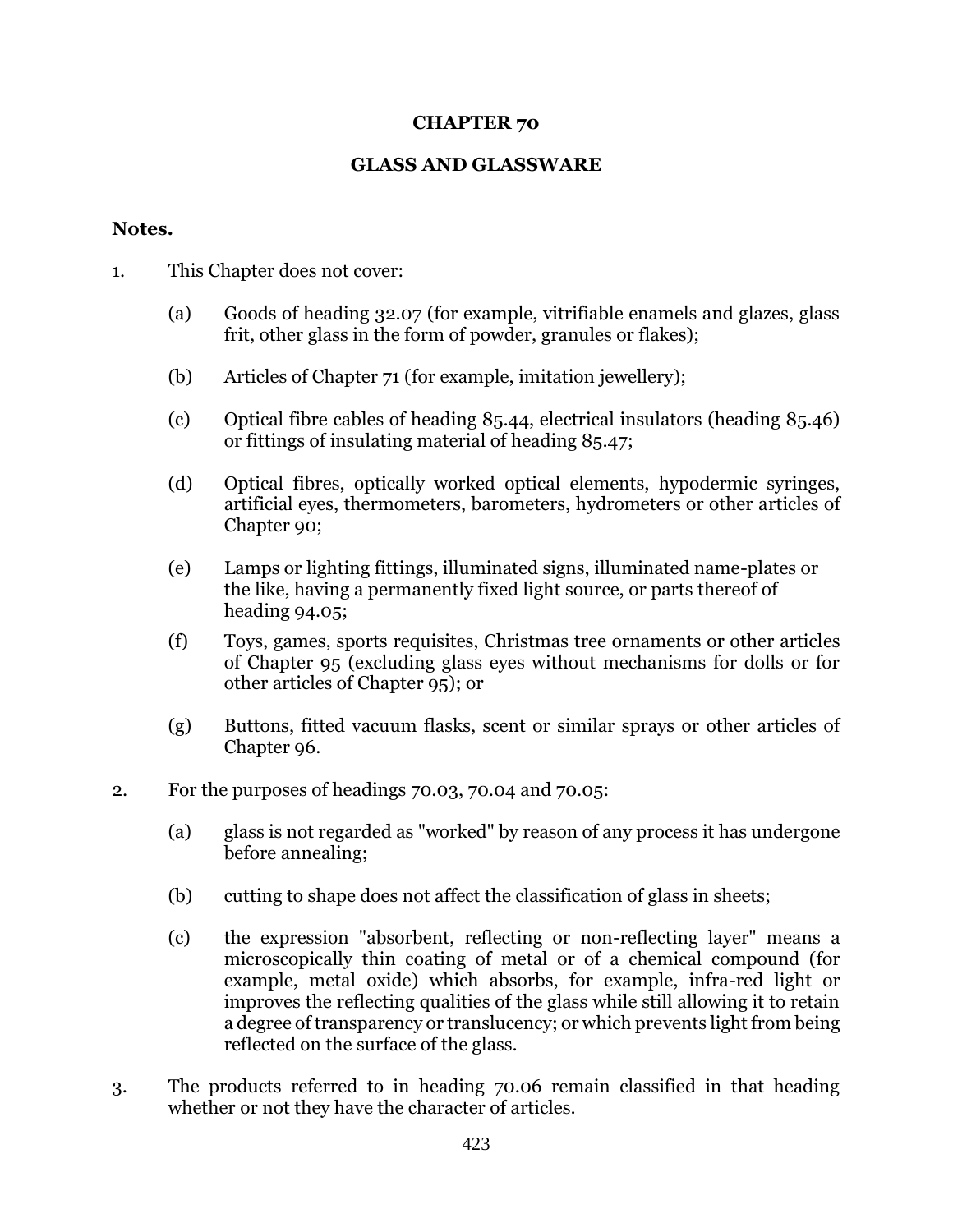- 4. For the purposes of heading 70.19, the expression "glass wool" means:
	- (a) Mineral wools with a silica  $(SiO<sub>2</sub>)$  content not less than 60% by weight;
	- (b) Mineral wools with a silica  $(SiO<sub>2</sub>)$  content less than 60% but with an alkaline oxide ( $K_2O$  or  $Na_2O$ ) content exceeding 5% by weight or a boric oxide ( $B_2O_3$ ) content exceeding 2% by weight.

Mineral wools which do not comply with the above specifications fall in heading 68.06.

5. Throughout the Nomenclature, the expression "glass" includes fused quartz and other fused silica.

## **Subheading Note.**

1. For the purposes of subheadings 7013.22, 7013.33, 7013.41 and 7013.91, the expression "lead crystal" means only glass having a minimum lead monoxide (PbO) content by weight of 24%.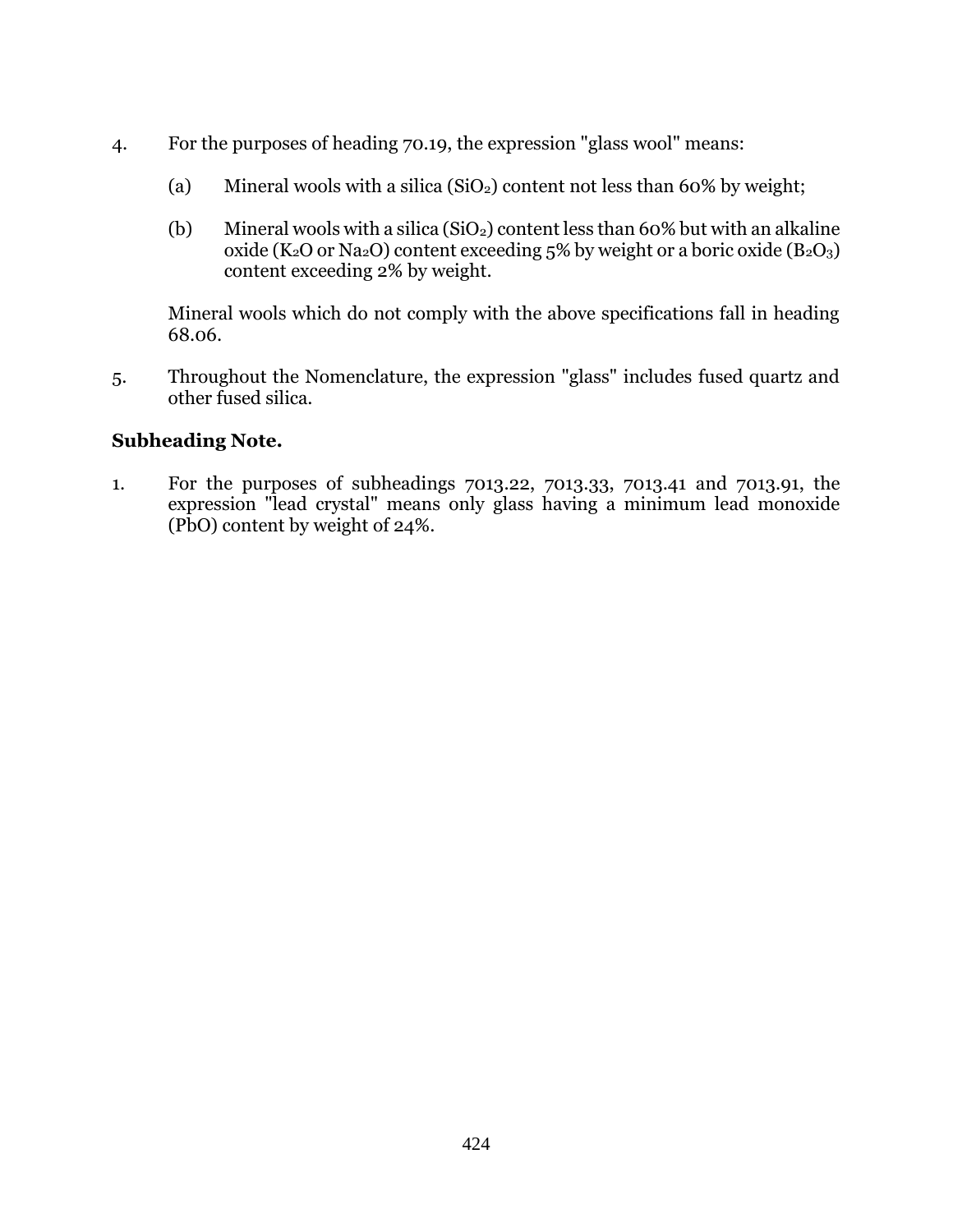| <b>HS</b> | <b>CET</b> | PR <sub>1</sub> | <b>DESCRIPTION OF GOODS</b>                                                                                                                                       | <b>DUTY</b><br><b>RATE</b> | <b>UNIT</b>                      | <b>SITC</b><br><b>REV4</b> |
|-----------|------------|-----------------|-------------------------------------------------------------------------------------------------------------------------------------------------------------------|----------------------------|----------------------------------|----------------------------|
| 7001.00   |            |                 | Cullet and other waste and scrap of glass;<br>glass in the mass.                                                                                                  |                            |                                  |                            |
| 7001.00   | 10         |                 | - - - Fragments and chippings                                                                                                                                     | 5%                         | kg                               | 665.934                    |
| 7001.00   | 90         |                 | $--$ Other                                                                                                                                                        | 5%                         | kg                               | 664.11                     |
| 70.02     |            |                 | Glass in balls (other than microspheres of<br>heading 70.18), rods or tubes, unworked.                                                                            |                            |                                  |                            |
| 7002.10   | 00         |                 | - Balls                                                                                                                                                           | 5%                         | kg                               | 664.121                    |
| 7002.20   | 00         |                 | - Rods                                                                                                                                                            | 5%                         | kg                               | 664.122                    |
| 7002.30   | 00         |                 | - Tubes:                                                                                                                                                          |                            |                                  |                            |
| 7002.31   | 00         |                 | - - Of fused quartz or other fused silica                                                                                                                         | 5%                         | kg                               | 664.123                    |
| 7002.32   | 00         |                 | - - Of other glass having a linear coefficient<br>of expansion not exceeding $5 \times 10^{-6}$<br>per Kelvin within a temperature<br>range of 0°C to 300°C       | 5%                         | kg                               | 664.124                    |
| 7002.39   | 00         |                 | - - Other                                                                                                                                                         | 5%                         | kg                               | 664.129                    |
| 70.03     |            |                 | Cast glass and rolled glass, in sheets or<br>profiles, whether or not having<br>an<br>absorbent, reflecting or non-reflecting<br>layer, but not otherwise worked. |                            |                                  |                            |
| 7003.10   | 00         |                 | - Non-wired sheets:                                                                                                                                               |                            |                                  |                            |
| 7003.12   | 00         |                 | - - Coloured throughout the mass (body<br>tinted), opacified, flashed or having<br>an absorbent, reflecting or non-<br>reflecting layer                           | 5%                         | kg&<br>m <sup>2</sup>            | 664.511                    |
| 7003.19   | 00         |                 | - - Other                                                                                                                                                         | 5%                         | $\frac{\text{kg}\&\text{m}^2}{}$ | 664.519                    |
| 7003.20   | 00         |                 | - Wired sheets                                                                                                                                                    | 5%                         | kg&<br>$\overline{m}^2$          | 664.52                     |
| 7003.30   | 00         |                 | - Profiles                                                                                                                                                        | 5%                         | kg&<br>m <sup>2</sup>            | 664.53                     |
| 70.04     |            |                 | Drawn glass and blown glass, in sheets,<br>whether or not having an absorbent,<br>reflecting or non-reflecting layer, but not<br>otherwise worked.                |                            |                                  |                            |
| 7004.20   | 00         |                 | - Glass, coloured throughout the mass (body<br>tinted), opacified, flashed or having<br>an absorbent, reflecting or non-<br>reflecting layer                      | Free                       | kg&<br>m <sup>2</sup>            | 664.31                     |
| 7004.90   | 00         |                 | - Other glass                                                                                                                                                     | Free                       | kg&<br>m <sup>2</sup>            | 664.39                     |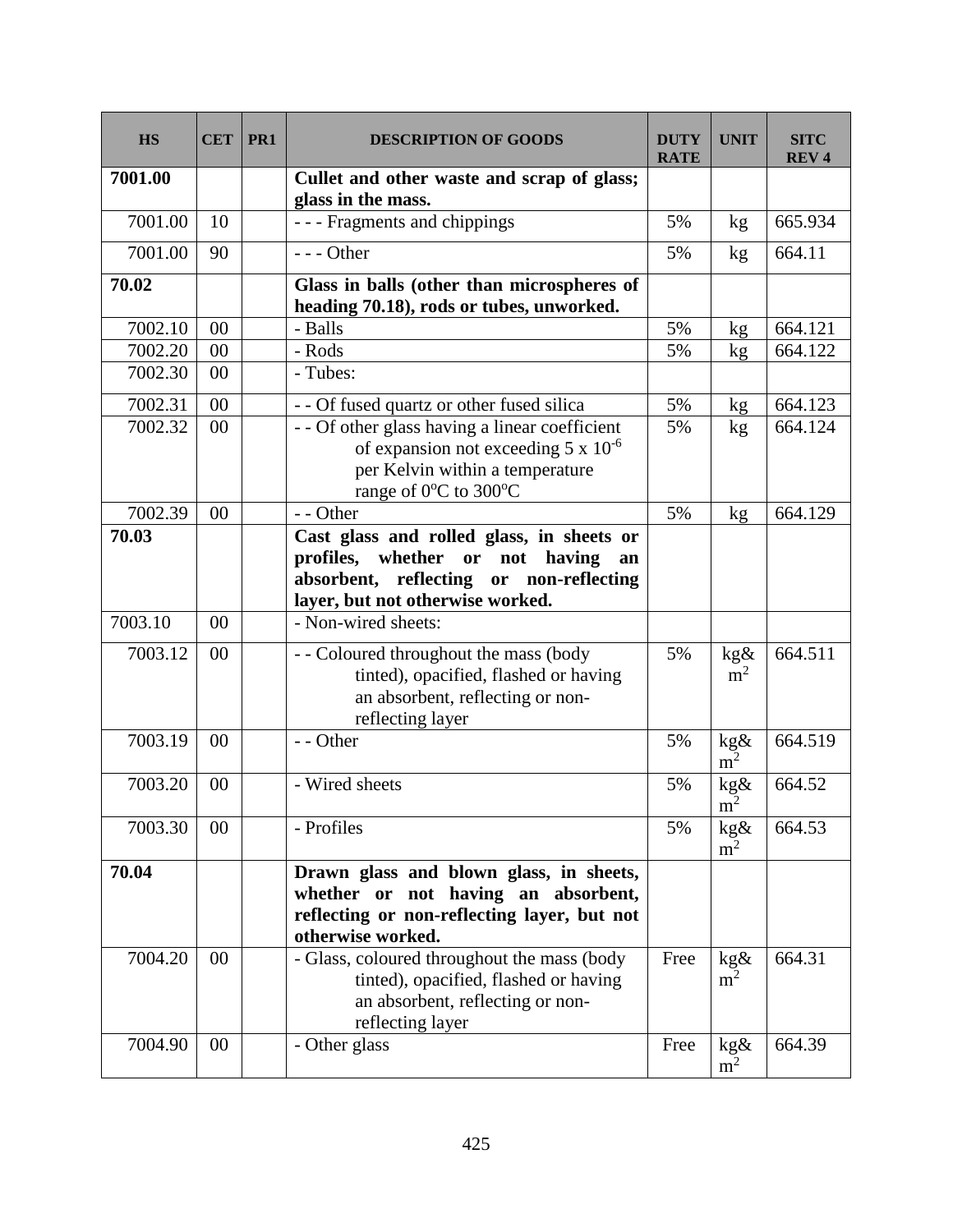| <b>HS</b> | <b>CET</b> | PR <sub>1</sub> | <b>DESCRIPTION OF GOODS</b>                                                                          | <b>DUTY</b><br><b>RATE</b> | <b>UNIT</b>                   | SITC<br><b>REV<sub>4</sub></b> |
|-----------|------------|-----------------|------------------------------------------------------------------------------------------------------|----------------------------|-------------------------------|--------------------------------|
| 70.05     |            |                 | Float glass and surface ground or polished                                                           |                            |                               |                                |
|           |            |                 | glass, in sheets, whether or not having an                                                           |                            |                               |                                |
|           |            |                 | absorbent, reflecting or non-reflecting                                                              |                            |                               |                                |
|           |            |                 | layer, but not otherwise worked.                                                                     |                            |                               |                                |
| 7005.10   | 00         |                 | - Non-wired glass, having an absorbent,<br>reflecting or non-reflecting layer                        | 5%                         | kg&<br>m <sup>2</sup>         | 664.411                        |
| 7005.20   | 20         |                 | - Other non-wired glass:                                                                             |                            |                               |                                |
| 7005.21   | 00         |                 | - - Coloured throughout the mass (body                                                               | 5%                         | kg&                           | 664.412                        |
|           |            |                 | tinted), opacified, flashed or merely<br>surface ground                                              |                            | m <sup>2</sup>                |                                |
| 7005.29   | 00         |                 | - - Other                                                                                            | 5%                         | $\underset{m^2}{\text{kg}\&}$ | 664.419                        |
| 7005.30   | 00         |                 | - Wired glass                                                                                        | 5%                         | kg&                           | 664.42                         |
|           |            |                 |                                                                                                      |                            | m <sup>2</sup>                |                                |
| 7006.00   | 00         |                 | Glass of heading 70.03, 70.04 or 70.05, bent,                                                        | 5%                         | kg                            | 664.91                         |
|           |            |                 | edge-worked, engraved, drilled, enamelled                                                            |                            |                               |                                |
|           |            |                 | or otherwise worked, but not framed or                                                               |                            |                               |                                |
|           |            |                 | fitted with other materials.                                                                         |                            |                               |                                |
| 70.07     |            |                 | Safety glass, consisting of toughened                                                                |                            |                               |                                |
| 7007.10   | 00         |                 | (tempered) or laminated glass.<br>- Toughened (tempered) safety glass:                               |                            |                               |                                |
|           |            |                 |                                                                                                      |                            |                               |                                |
| 7007.11   | 00         |                 | - - Of size and shape suitable for                                                                   |                            |                               |                                |
|           |            |                 | incorporation in vehicles, aircraft,                                                                 |                            |                               |                                |
|           |            |                 | spacecraft or vessels:                                                                               |                            |                               |                                |
| 7007.11   | 10         |                 | --- Motor car windscreens                                                                            | 10%                        | kg                            | 664.711                        |
| 7007.11   | 90         |                 | $--$ Other                                                                                           | 5%                         | kg                            | 664.712                        |
| 7007.19   | 00         |                 | - - Other                                                                                            | 5%                         | kg&<br>m <sup>2</sup>         | 664.719                        |
| 7007.20   | 00         |                 | - Laminated safety glass:                                                                            |                            |                               |                                |
| 7007.21   | 00         |                 | - - Of size and shape suitable for<br>incorporation in vehicles, aircraft,<br>spacecraft or vessels: |                            |                               |                                |
| 7007.21   | 10         |                 | --- Motor car windscreens                                                                            | 10%                        | kg                            | 664.721                        |
| 7007.21   | 90         |                 | $--$ Other                                                                                           | 5%                         | kg                            | 664.722                        |
| 7007.29   | 00         |                 | - - Other                                                                                            | 5%                         | kg                            | 664.729                        |
| 7008.00   | $00\,$     |                 | Multiple-walled insulating units of glass.                                                           | 5%                         | kg                            | 664.92                         |
| 70.09     |            |                 | Glass mirrors, whether or not framed,<br>including rear-view mirrors.                                |                            |                               |                                |
| 7009.10   | 00         |                 | - Rear-view mirrors for vehicles                                                                     | 10%                        | kg                            | 664.81                         |
| 7009.90   | 00         |                 | - Other:                                                                                             |                            |                               |                                |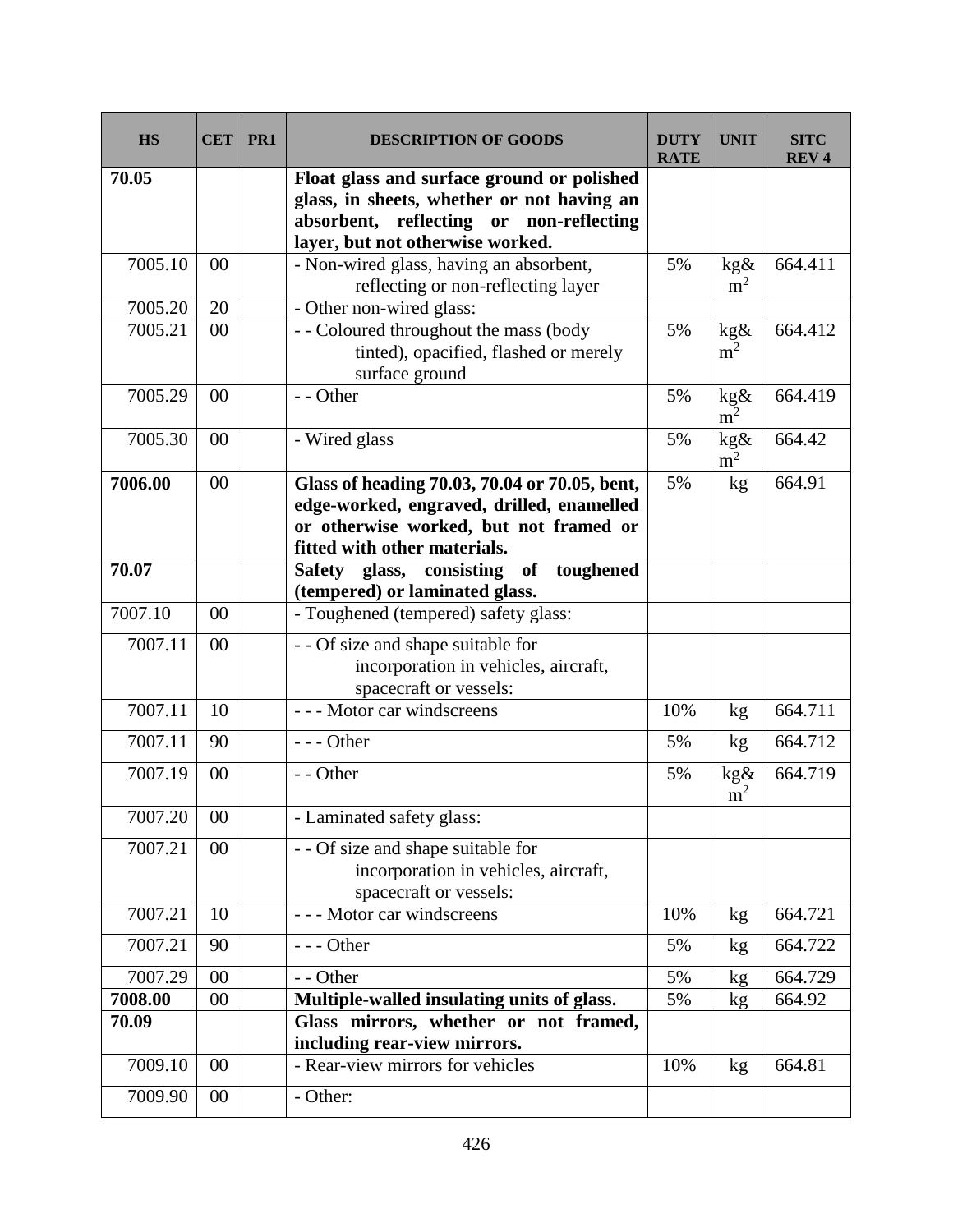| <b>HS</b> | <b>CET</b> | PR <sub>1</sub> | <b>DESCRIPTION OF GOODS</b>                                                                                                     | <b>DUTY</b><br><b>RATE</b> | <b>UNIT</b> | <b>SITC</b><br><b>REV4</b> |
|-----------|------------|-----------------|---------------------------------------------------------------------------------------------------------------------------------|----------------------------|-------------|----------------------------|
| 7009.91   | 00         |                 | - - Unframed                                                                                                                    | 15%                        | kg          | 664.891                    |
| 7009.92   | 00         |                 | - - Framed                                                                                                                      | 5%                         | kg          | 664.892                    |
| 70.10     |            |                 | Carboys, bottles, flasks, jars, pots, phials,                                                                                   |                            |             |                            |
|           |            |                 | ampoules and other containers, of glass, of                                                                                     |                            |             |                            |
|           |            |                 | a kind used for the conveyance or packing                                                                                       |                            |             |                            |
|           |            |                 | of goods; preserving jars of glass; stoppers,                                                                                   |                            |             |                            |
|           |            |                 | lids and other closures, of glass.                                                                                              |                            |             |                            |
| 7010.10   | 00         |                 | - Ampoules                                                                                                                      | Free                       | kg&<br>u    | 665.92                     |
| 7010.20   | 00         |                 | - Stoppers, lids and other closures                                                                                             | Free                       | kg&<br>u    | 665.111                    |
| 7010.90   | 00         |                 | - Other:                                                                                                                        |                            |             |                            |
| 7010.90   | 10         |                 | --- Bottles for soft drinks, beers, wines and                                                                                   | 15%                        | kg&         | 665.119                    |
|           |            |                 | spirits                                                                                                                         |                            | u           |                            |
| 7010.90   | 90         |                 | $--$ Other                                                                                                                      | Free                       | kg&         | 665.119                    |
|           |            |                 |                                                                                                                                 |                            | u           | 9                          |
| 70.11     |            |                 | Glass envelopes (including bulbs<br>and                                                                                         |                            |             |                            |
|           |            |                 | tubes), open, and glass parts thereof,                                                                                          |                            |             |                            |
|           |            |                 | without fittings, for electric lamps, cathode-                                                                                  |                            |             |                            |
|           |            |                 | ray tubes or the like.                                                                                                          |                            |             |                            |
| 7011.10   | 00         |                 | - For electric lighting                                                                                                         | Free                       | kg          | 664.931                    |
| 7011.20   | 00         |                 | - For cathode-ray tubes                                                                                                         | Free                       | kg          | 664.932                    |
| 7011.90   | 00         |                 | - Other                                                                                                                         | Free                       | kg          | 664.939                    |
| [70.12]   |            |                 | <b>Deleted</b>                                                                                                                  |                            |             |                            |
| 70.13     |            |                 | Glassware of a kind used for table, kitchen,                                                                                    |                            |             |                            |
|           |            |                 | toilet, office, indoor decoration or similar                                                                                    |                            |             |                            |
|           |            |                 | purposes (other than that of heading 70.10                                                                                      |                            |             |                            |
|           |            |                 | or 70.18).                                                                                                                      |                            |             |                            |
| 7013.10   | 00         |                 | - Of glass-ceramics                                                                                                             | 20%                        | kg          | 665.21                     |
| 7013.20   | 00         |                 | - Stemware drinking glasses, other than of<br>glass ceramics:                                                                   |                            |             |                            |
| 7013.22   | 00         |                 | - - Of lead crystal                                                                                                             | 10%                        | kg          | 665.223                    |
| 7013.28   | 00         |                 | - - Other                                                                                                                       | 20%                        | kg          | 665.224                    |
| 7013.30   | 00         |                 | - Other drinking glasses, other than of glass<br>ceramics:                                                                      |                            |             |                            |
| 7013.33   | 00         |                 | - - Of lead crystal                                                                                                             | 10%                        | kg          | 665.221                    |
| 7013.37   | 00         |                 | - - Other                                                                                                                       | 20%                        | kg          | 665.229                    |
| 7013.40   | 00         |                 | - Glassware of a kind used for table (other<br>than drinking glasses) or kitchen<br>purposes, other than of glass-<br>ceramics: |                            |             |                            |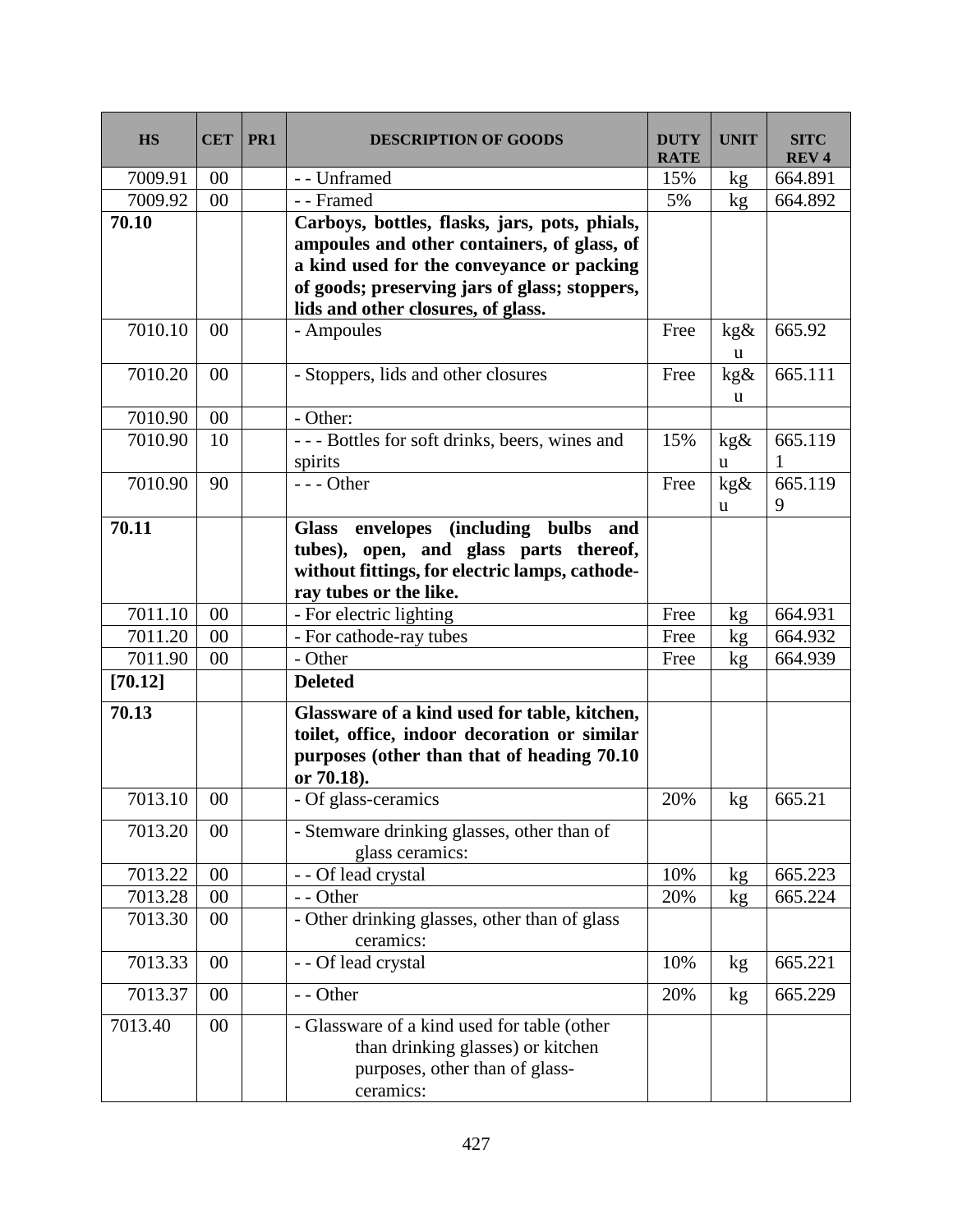| <b>HS</b> | <b>CET</b> | PR <sub>1</sub> | <b>DESCRIPTION OF GOODS</b>                                                                                                                                                                                                                                                                                                                                                                                                   | <b>DUTY</b><br><b>RATE</b> | <b>UNIT</b>   | <b>SITC</b><br><b>REV4</b> |
|-----------|------------|-----------------|-------------------------------------------------------------------------------------------------------------------------------------------------------------------------------------------------------------------------------------------------------------------------------------------------------------------------------------------------------------------------------------------------------------------------------|----------------------------|---------------|----------------------------|
| 7013.41   | 00         |                 | - - Of lead crystal                                                                                                                                                                                                                                                                                                                                                                                                           | 10%                        | kg            | 665.231                    |
| 7013.42   | 00         |                 | - - Of glass having a linear coefficient of<br>expansion not exceeding $5 \times 10^{-6}$ per<br>Kelvin within a temperature range of<br>0°C to 300°C                                                                                                                                                                                                                                                                         | 20%                        | kg            | 665.232                    |
| 7013.49   | 00         |                 | - - Other                                                                                                                                                                                                                                                                                                                                                                                                                     | 20%                        | kg            | 665.239                    |
| 7013.90   | 00         |                 | - Other glassware:                                                                                                                                                                                                                                                                                                                                                                                                            |                            |               |                            |
| 7013.91   | 00         |                 | - - Of lead crystal                                                                                                                                                                                                                                                                                                                                                                                                           | 10%                        | kg            | 665.291                    |
| 7013.99   | 00         |                 | - - Other                                                                                                                                                                                                                                                                                                                                                                                                                     | 20%                        | kg            | 665.299                    |
| 7014.00   | 00         |                 | Signalling glassware and optical elements of<br>glass (other than those of heading 70.15),<br>not optically worked.                                                                                                                                                                                                                                                                                                           |                            |               |                            |
| 7014.00   | 10         |                 | - - - Signalling glassware and optical<br>elements of glass, for road motor<br>vehicles                                                                                                                                                                                                                                                                                                                                       | 10%                        | kg            | 665.951                    |
| 7014.00   | 90         |                 | $--$ Other                                                                                                                                                                                                                                                                                                                                                                                                                    | 5%                         | kg            | 665.959                    |
| 70.15     |            |                 | Clock or watch glasses and similar glasses,<br>glasses for non-corrective or corrective<br>spectacles, curved, bent, hollowed or the<br>like, not optically worked; hollow glass<br>spheres and their segments, for the<br>manufacture of such glasses.                                                                                                                                                                       |                            |               |                            |
| 7015.10   | 00         |                 | - Glasses for corrective spectacles                                                                                                                                                                                                                                                                                                                                                                                           | Free                       | kg            | 664.941                    |
| 7015.90   | 00         |                 | - Other                                                                                                                                                                                                                                                                                                                                                                                                                       | 5%                         | kg            | 664.949                    |
| 70.16     |            |                 | Paving blocks, slabs, bricks, squares, tiles<br>and other articles of pressed or moulded<br>glass, whether or not wired, of a kind used<br>for building or construction purposes; glass<br>cubes and other glass smallwares, whether<br>or not on a backing, for mosaics or similar<br>decorative purposes; leaded lights and the<br>like; multicellular or foam glass in blocks,<br>panels, plates, shells or similar forms. |                            |               |                            |
| 7016.10   | 00         |                 | - Glass cubes and other glass smallwares,<br>whether or not on a backing, for<br>mosaics or similar decorative<br>purposes:                                                                                                                                                                                                                                                                                                   |                            |               |                            |
| 7016.10   | 10         |                 | - - - Mosaic cubes                                                                                                                                                                                                                                                                                                                                                                                                            | 5%                         | kg            | 665.941                    |
| 7016.10   | 90         |                 | $--$ Other                                                                                                                                                                                                                                                                                                                                                                                                                    | 20%                        | kg            | 665.949                    |
| 7016.90   | 00         |                 | - Other:                                                                                                                                                                                                                                                                                                                                                                                                                      |                            |               |                            |
| 7016.90   | 10         |                 | $--$ Tiles                                                                                                                                                                                                                                                                                                                                                                                                                    | $5\%$                      | $kg^{\prime}$ | 665.961                    |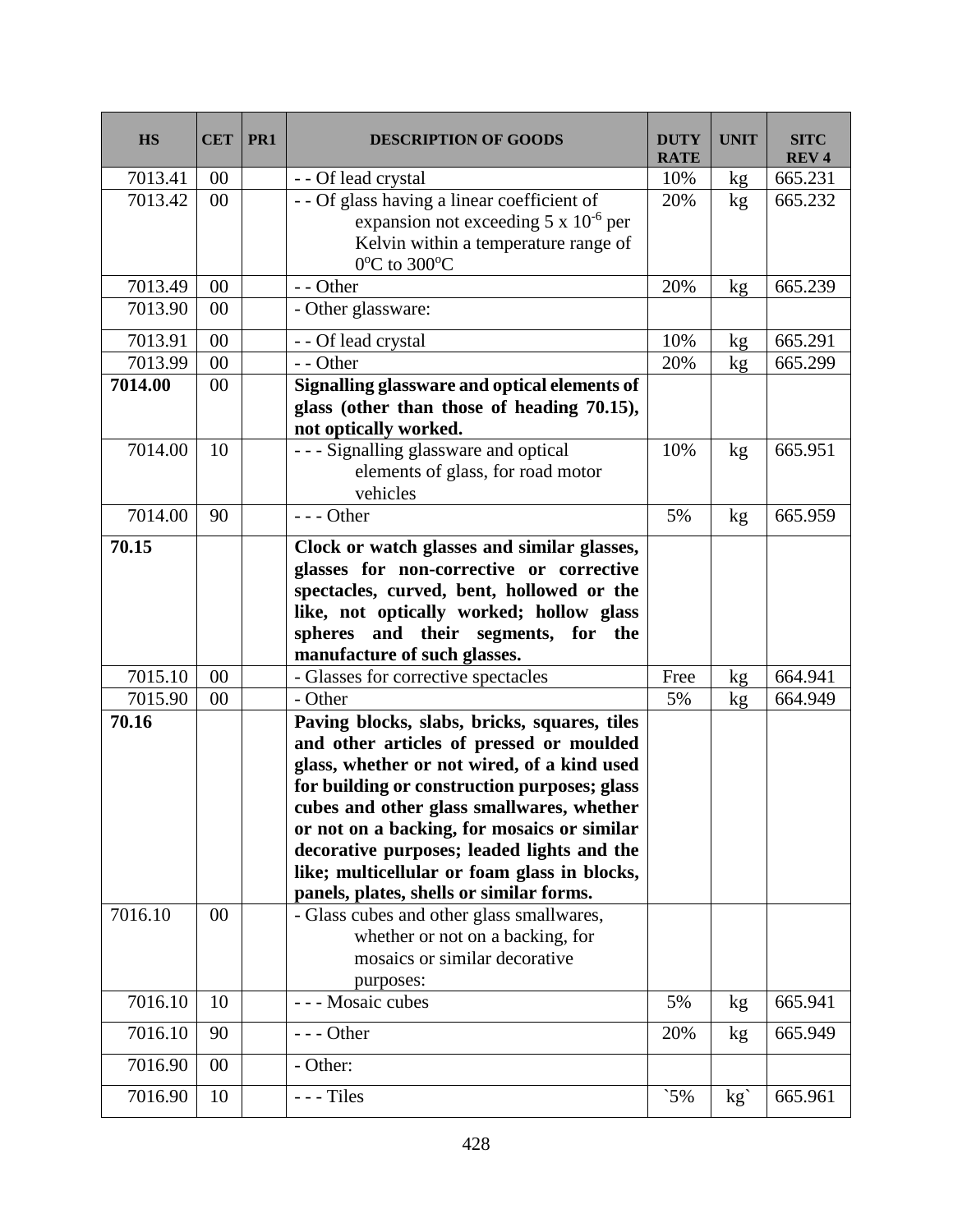| <b>HS</b> | <b>CET</b> | PR1 | <b>DESCRIPTION OF GOODS</b>                                                                                                                                                                                                                                                                                                                                            | <b>DUTY</b><br><b>RATE</b> | <b>UNIT</b> | <b>SITC</b><br><b>REV4</b> |
|-----------|------------|-----|------------------------------------------------------------------------------------------------------------------------------------------------------------------------------------------------------------------------------------------------------------------------------------------------------------------------------------------------------------------------|----------------------------|-------------|----------------------------|
| 7016.90   | 90         |     | $--$ Other                                                                                                                                                                                                                                                                                                                                                             | 5%                         | kg          | 665.969                    |
| 70.17     |            |     | Laboratory, hygienic or pharmaceutical<br>glassware, whether or not graduated or<br>calibrated.                                                                                                                                                                                                                                                                        |                            |             |                            |
| 7017.10   | 00         |     | - Of fused quartz or other fused silica                                                                                                                                                                                                                                                                                                                                | Free                       | kg          | 665.911                    |
| 7017.20   | 00         |     | - Of other glass having a linear coefficient of<br>expansion not exceeding $5 \times 10^{-6}$ per<br>Kelvin within a temperature range of<br>0°C to 300°C                                                                                                                                                                                                              | Free                       | kg          | 665.912                    |
| 7017.90   | 00         |     | - Other                                                                                                                                                                                                                                                                                                                                                                | Free                       | kg          | 665.919                    |
| 70.18     |            |     | Glass beads, imitation pearls, imitation<br>precious or semi-precious stones and<br>similar glass smallwares, and article thereof<br>other than imitation jewellery; glass eyes<br>other than prosthetic articles; statuettes<br>and other ornaments of lamp-worked glass,<br>other than imitation jewellery; glass<br>microspheres not exceeding 1 mm in<br>diameter. |                            |             |                            |
| 7018.10   | 00         |     | - Glass beads, imitation pearls, imitation<br>precious or semi-precious stones and similar<br>glass smallwares                                                                                                                                                                                                                                                         | 5%                         | kg          | 665.931                    |
| 7018.20   | 00         |     | - Glass microspheres not exceeding 1 mm in<br>diameter                                                                                                                                                                                                                                                                                                                 | 5%                         | kg          | 665.932                    |
| 7018.90   | 00         |     | - Other:                                                                                                                                                                                                                                                                                                                                                               |                            |             |                            |
| 7018.90   | 10         |     | --- Glass eyes                                                                                                                                                                                                                                                                                                                                                         | Free                       | kg          | 665.933                    |
| 7018.90   | 90         |     | $--$ Other                                                                                                                                                                                                                                                                                                                                                             | 20%                        | kg          | 665.939                    |
| 70.19     |            |     | Glass fibres (including glass wool) and<br>articles thereof (for example, yarn, woven<br>fabrics).                                                                                                                                                                                                                                                                     |                            |             |                            |
| 7019.10   | 00         |     | - Slivers, rovings, yarn and chopped strands:                                                                                                                                                                                                                                                                                                                          |                            |             |                            |
| 7019.11   | 00         |     | - - Chopped strands, of a length of not more<br>than<br>50 mm                                                                                                                                                                                                                                                                                                          | Free                       | kg          | 651.951                    |
| 7019.12   | $00\,$     |     | - - Rovings                                                                                                                                                                                                                                                                                                                                                            | Free                       | kg          | 651.952                    |
| 7019.19   | 00         |     | - - Other                                                                                                                                                                                                                                                                                                                                                              | Free                       | kg          | 651.959                    |
| 7019.30   | 00         |     | - Thin sheets (voiles), webs, mats, mattresses,<br>boards and similar non-woven<br>products:                                                                                                                                                                                                                                                                           |                            |             |                            |
| 7019.31   | 00         |     | - - Mats                                                                                                                                                                                                                                                                                                                                                               | 5%                         | kg          | 664.951                    |
| 7019.32   | 00         |     | - - Thin sheets (voiles)                                                                                                                                                                                                                                                                                                                                               | 5%                         | kg          | 664.952                    |